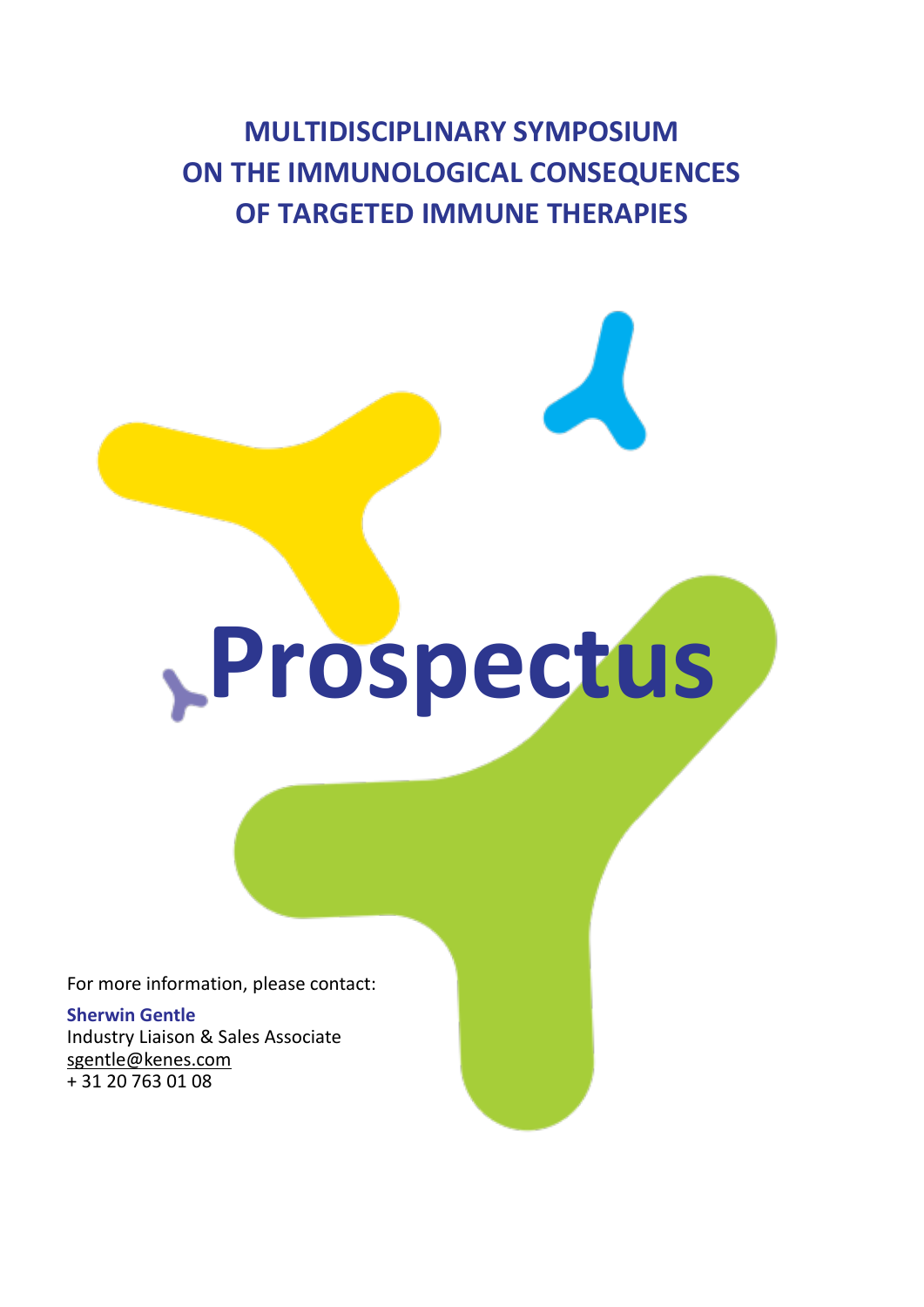

# **INDUSTRY SYMPOSIA PACKAGE**

*You can choose either one of the available packages, or you can select your preferred support items each. Depending on your sponsorship amount, you will receive benefits associated with the respective support level.*

| <b>PLATINUM PACKAGE</b><br><b>2 AVAILABLE</b> | Plenary Industry Symposium (60 min)<br>✦<br><b>Large Virtual Booth</b><br>2 Promotional Mailshot (1 Exclusive & 1 Post meeting)<br>1 ESID Social Media Opportunity<br>1 Virtual Bag insert<br>1 Advertisement in Mobile App<br>✦<br>✦<br>Lobby Branding - Company Logo with selection to link logo<br>with video.<br>2 Push Notifications Mobile App<br>✦<br>2 Push Notifications through ESID-21 Virtual Platform<br>✦<br>12 Virtual Registrations<br>✦ |
|-----------------------------------------------|----------------------------------------------------------------------------------------------------------------------------------------------------------------------------------------------------------------------------------------------------------------------------------------------------------------------------------------------------------------------------------------------------------------------------------------------------------|
| <b>GOLD PACKAGE</b><br><b>2 AVAILABLE</b>     | Parallel Industry Symposium (60 min)<br>✦<br>Large Virtual Booth<br>1 Promotional Mailshot (Exclusive)<br>1 Advertisement in Mobile App<br>Lobby Branding - Company Logo with selection to link logo<br>with an advertisement.<br>1 Push Notification Mobile App<br>✦<br>2 Push Notifications through ESID-21 Virtual Platform<br>10 Virtual Registrations                                                                                               |
| <b>SILVER PACKAGE</b><br><b>2 AVAILABLE</b>   | Parallel Industry Symposium (60 min)<br><b>Medium Virtual Booth</b><br>1 Promotional Mailshot (Joint)<br>✦<br>Lobby Branding - Company Logo<br>✦<br>1 Push Notification Mobile App<br>1 Push Notification through ESID-21 Virtual Platform<br>✦<br><b>6 Virtual Registrations</b>                                                                                                                                                                        |

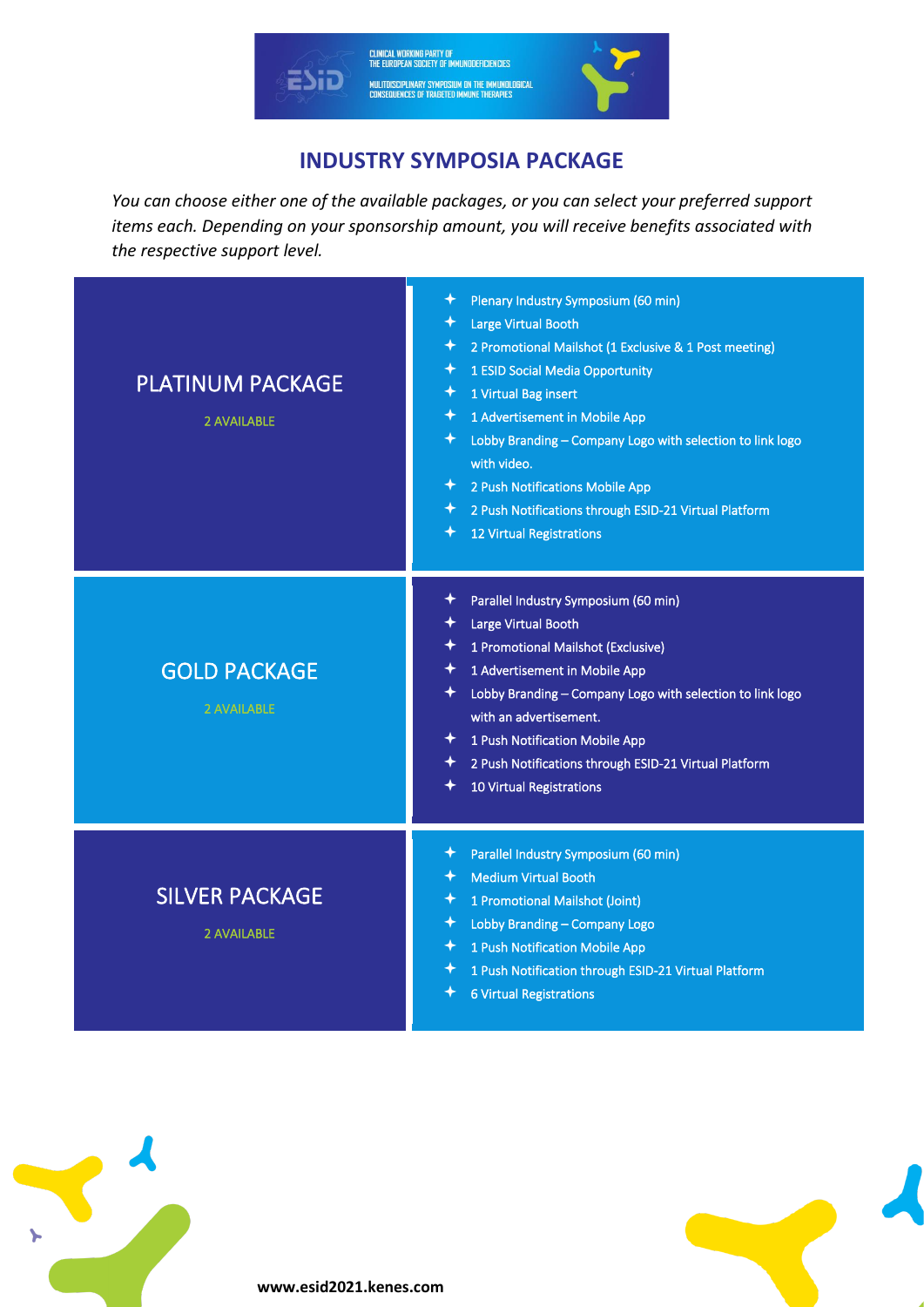# **SUPPORT THROUGH EDUCATION & VISIBILITY**

Medical education plays an important role in the quality of healthcare delivered across the globe. Physicians, researchers, scientists, and other healthcare professionals are increasingly challenged to maintain their knowledge, skills, and abilities within their respective professions. By providing an educational grant in support of the educational opportunities below, you will make a vital contribution to these efforts and support better patient outcomes.

All educational grants are managed in compliance with relevant CME accreditation criteria and industry compliance codes. To ensure independence of all CME accredited elements, companies providing grants may not influence the topic, speaker selection, or any other aspect of the content or presentation. No promotional, commercial, or advertising materials may be included in the following opportunities. All support will be disclosed to participants.

*All grants are managed in compliance with relevant accreditation and industry compliance criteria.*

## **Educational Participation Grant**

As a trusted partner, Kenes Group will take on the responsibility for indirect sponsorship for ESID 2021. The industry will entrust the Kenes Group and provide educational grants directly, and Kenes Group/Meeting will be responsible for participants (HCPs) pre-selection.

Educational Participation Grants of any amount are appreciated and important to the success of ESID 2021.

Recipients (HCPs) will need to fulfil the criteria specified by ESID to be eligible to apply for an educational participation grant.



Accepted grant recipients will be contacted by the Meeting Secretariat.

• Support will be acknowledged in the Industry Support and Exhibition section, on the event website and mobile application.

## **Educational Grant**

Independent educational grants, dedicated to the educational mission of the ESID 2021 Meeting, are appreciated and important to the Meeting' success.

> • Support will be acknowledged in the Industry Support and Exhibition section, on the event website and mobile application.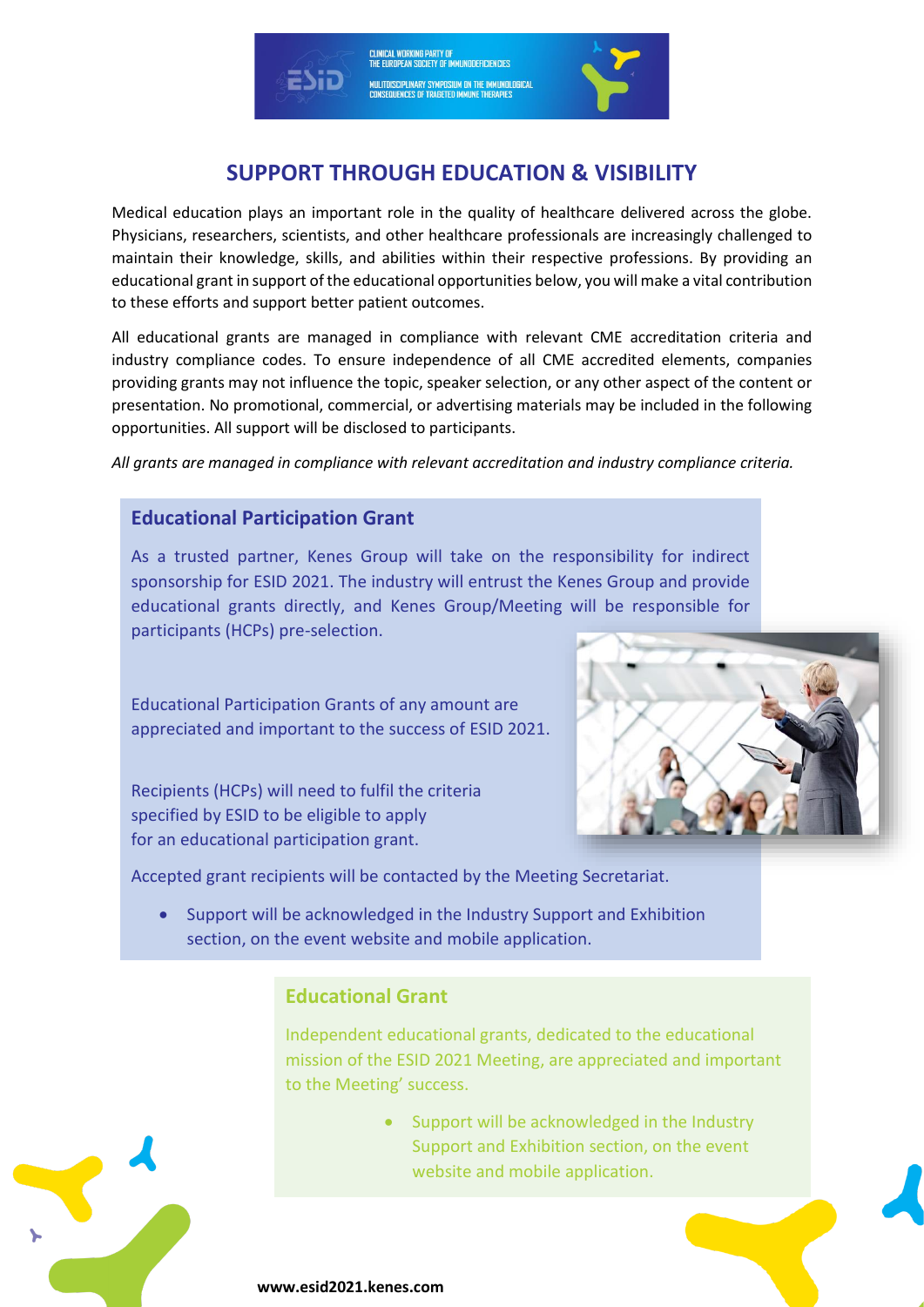# **Educational Grant towards Virtual Platform**

Independent educational grants, dedicated to the educational mission of the ESID 2021 Meeting, are appreciated and important to the Meeting's success.

- Support will be acknowledged in the Industry Support and Exhibition section, on the event website and mobile application.
- Support will be acknowledged on the login page. of the Virtual Platform throughout the meeting



• 1 push notification through virtual platform each meeting day

#### **Educational Grant of a Virtual Day**

<mark>clinical working party of</mark><br>The European Society of Immunodeficiencies

MULITDISCIPLINARY SYMPOSIUM ON THE IMMUNOLOGICAL<br>Consequences of trageted immune therapies

Educational Grant in support of a Virtual Day of the Scientific Program and supported by a grant from the industry.

- Support will be acknowledged in the Industry Support and Exhibition section, on the event website and mobile application.
- Support will be acknowledged on the login page of the Virtual Platform on the selected Virtual Day
- 1 push notification through virtual platform on selected Virtual Day

#### **Mobile App**

The Meeting App engages attendees offline, with personalized planning tools and real-time event updates. The App transforms smartphones, tablets, and laptops into tools for active meeting participation and makes it easy for participants to access meeting information to connect with speakers and colleagues.

The App includes the scientific program, abstracts, speaker information, participant lists, the rating/voting system for sessions and speakers, and a personalized scheduler. The App can be downloaded from the Apple App Store and Google Play.

Meeting App sponsorship support includes:

- Supporter acknowledgement on the splash/pop-up screen of the App: "Supported by: company name/logo" or "upon discussion" (product logo not permitted).
- 2 "push notifications".
- Support will be acknowledged in the Industry Support and Exhibition section, on the event website and mobile application.

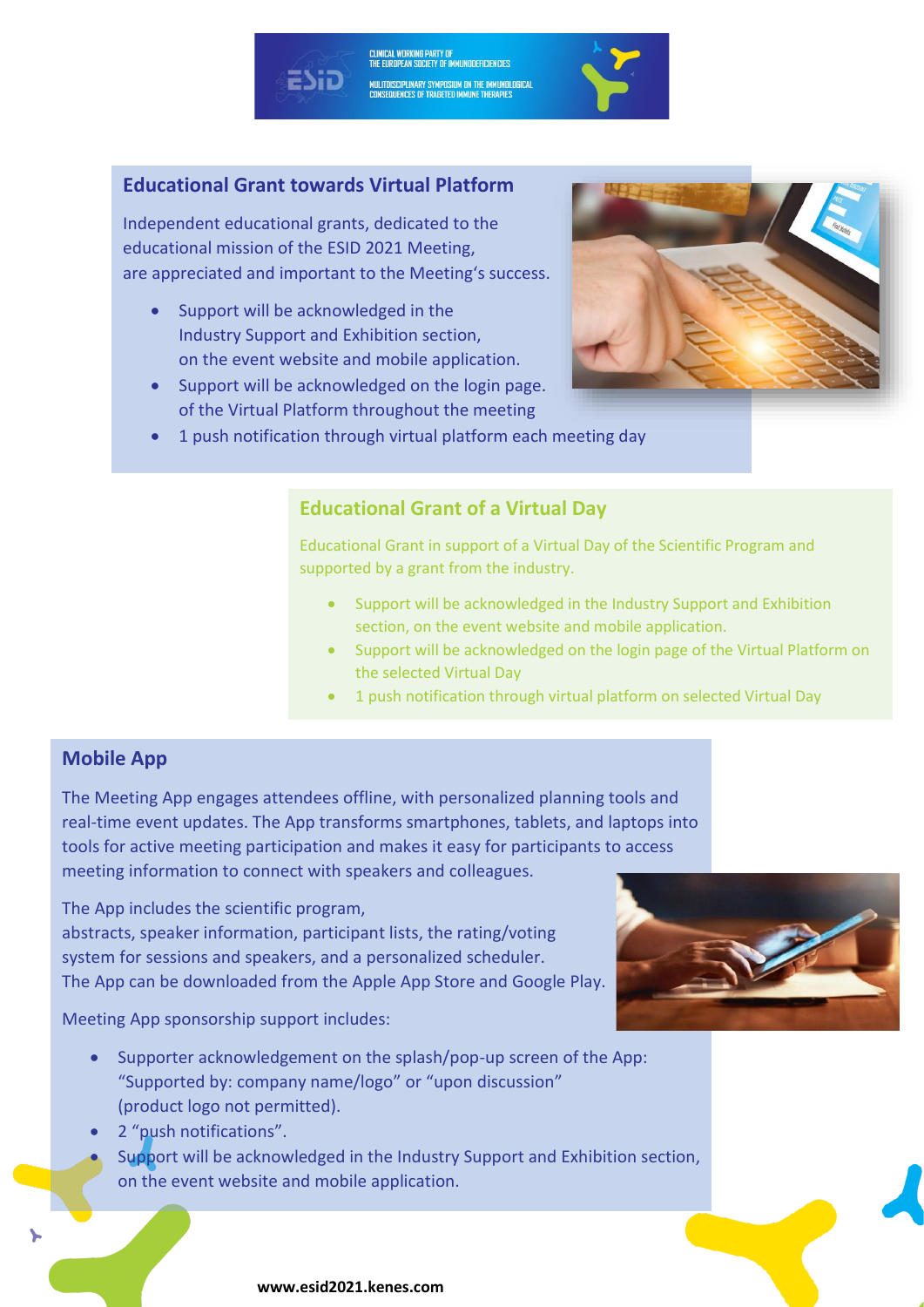# CLINICAL WORKING PARTY OF<br>THE EUROPEAN SOCIETY OF IMMUNODEFICIENCIES ESiD MULITDISCIPLINARY SYMPOSIUM ON THE IMMUNOLOGICAL<br>CONSEQUENCES OF TRAGETED IMMUNE THERAPIES

# **Branded Industry Auditorium – Banner**

Branding the virtual industry auditorium is a great way to promote your session and company.



- Opportunity to brand the virtual industry auditorium with company's logo.
- Participants can click on the banner and be directed to an external page.

## **Industry Symposium**

- Opportunity to organise an Official Non-CME Industry Session, up to 60 min minutes (Program subject to the approval by the ESID Committee).
- Includes live Q&A and IT support.
- Permission to use the phrase "Official Symposium of the ESID Meeting".
- Sponsored Symposia Programs will be included in a designated industry section of the Programme.
- Time Slots: allocated based on support level.
- Industry sessions will be clearly indicated in the meeting timetable/Programme as: "Industry Session" not included in the main event CME/CPD credit offering".
- Support will be acknowledged in the Industry Support and Exhibition section, on the event website and mobile application.



*NOTE: The supporting company in addition to the support fee must cover the registration fee of the speakers. This also applies in the case where the speakers have already been invited by the Meeting.* 

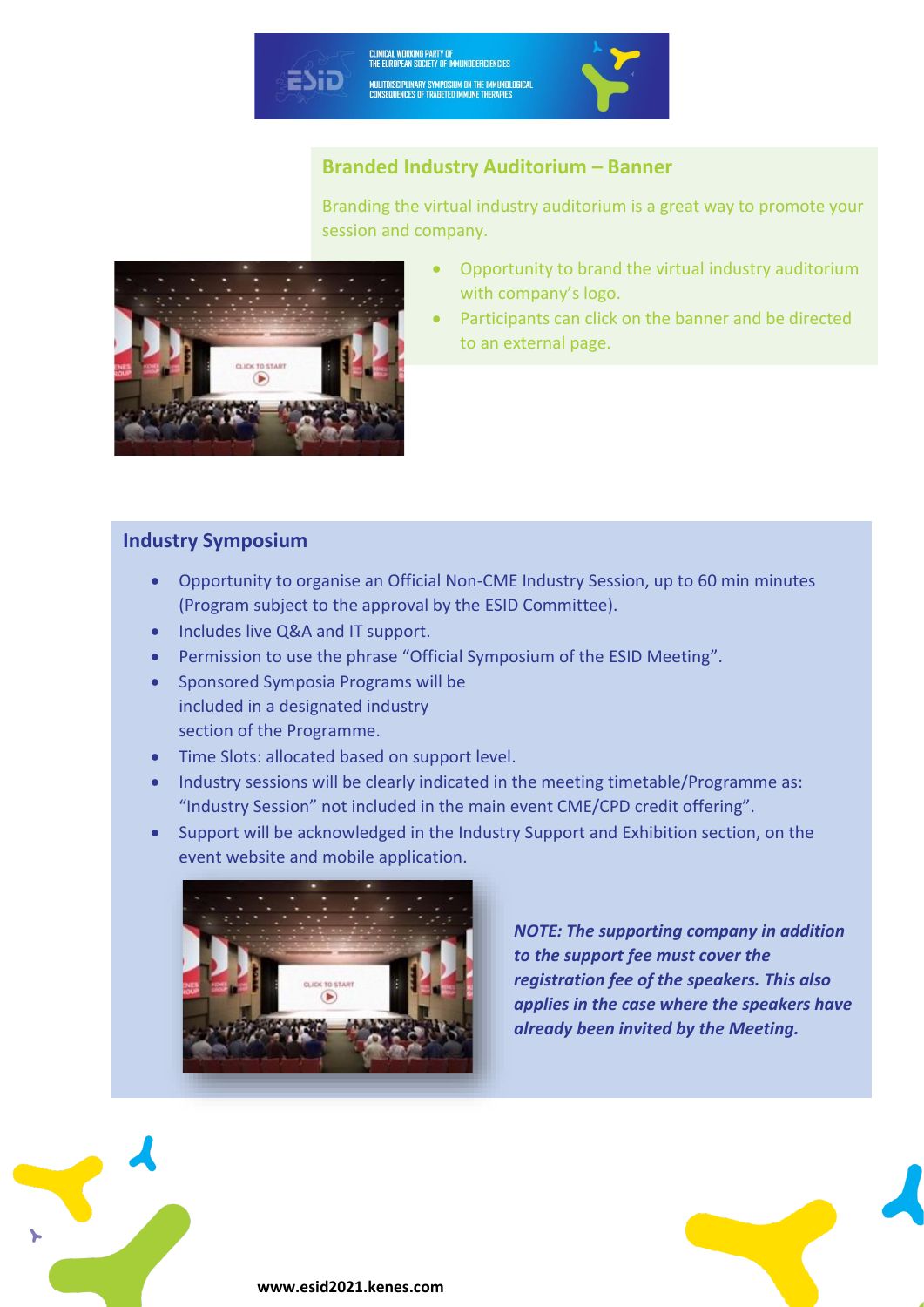CLINICAL WORKING PARTY OF<br>THE EUROPEAN SOCIETY OF IMMUNODEFICIENCIES MULITDISCIPLINARY SYMPOSIUM ON THE IMMUNOLOGICAL<br>Consequences of trageted immune therapies



# **E-Poster**

E-Posters create unique networking and engagement opportunities, generate participants' interest and are good exposure for authors in the virtual environment, as participants can interact with them via chat. E-poster support includes:

- Signage in the virtual Lobby to the e-Poster page with "Supported by…" and a company logo only.
- Support will be acknowledged in the Industry Support and Exhibition section, on the event website and mobile application.

# **Additional Live Q&A Session**

Opportunity to have an additional live Q&A session connected to your industry session, during the Meeting days. Companies will have the possibility

to engage with new participants in a different time zone and expand

the reach of their symposium by bringing their experts for an additional live Q&A.

- Includes IT support.
- Time and date to be coordinated with the Meeting Organizer.



# **Branded Waiting Room – Slide/Video**

Branding the virtual waiting room before your session starts is a great opportunity to connect with attendees and create anticipation.



## • Opportunity to brand the virtual waiting room with company's logo.

• Opportunity to share a text or a video while attendees are waiting for your session to start.



# **Branded Background Slides**

- Opportunity to brand the background slides of your session.
- While the session is taking place, participants will be able to see your logo in the background.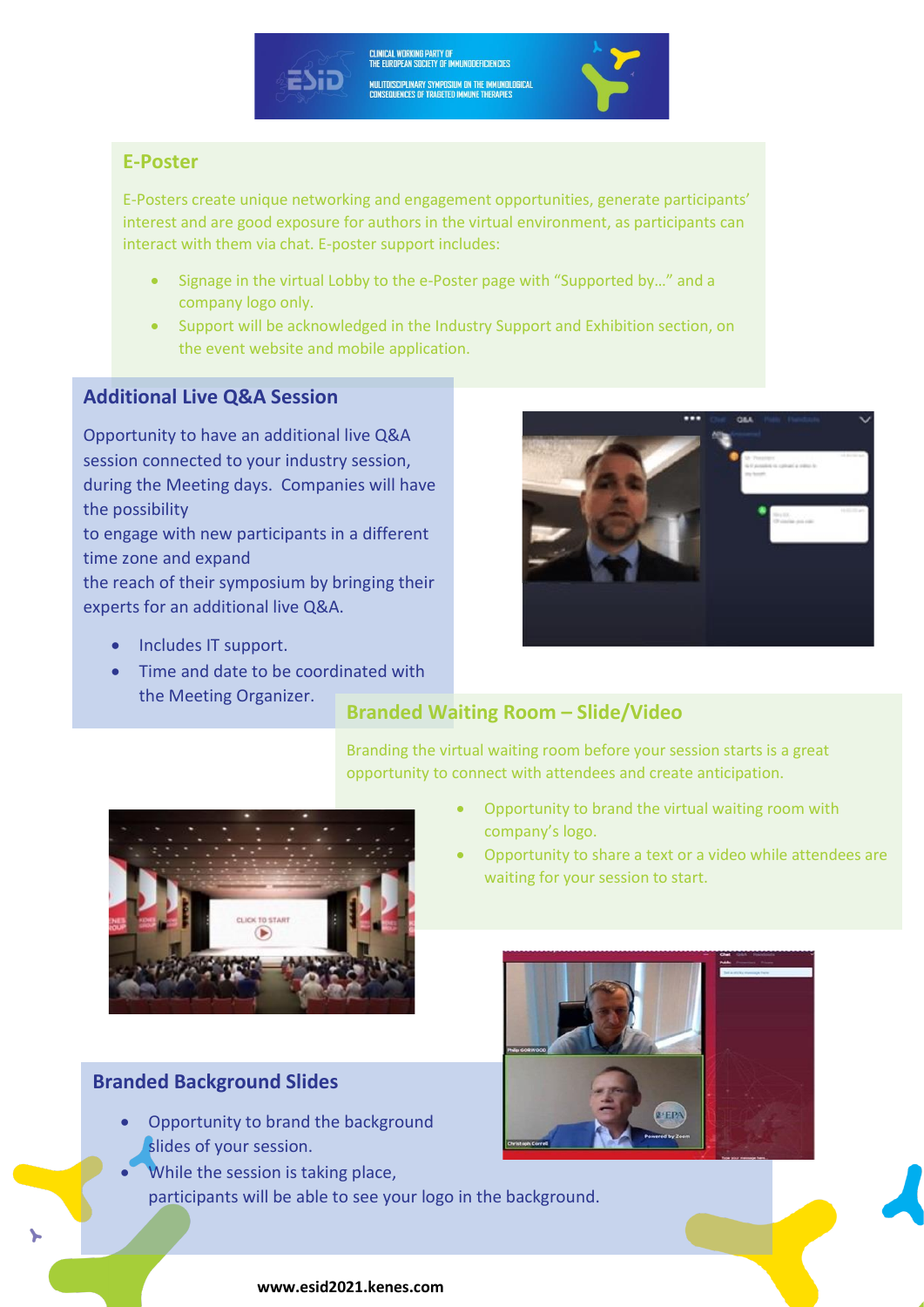# **SUPPORT THROUGH COMMUNITY & NETWORKING**

CLINICAL WORKING PARTY OF<br>THE EUROPEAN SOCIETY OF IMMUNODEFICIENCIES

MULITDISCIPLINARY SYMPOSIUM ON THE IMMUNOLOGICAL<br>Consequences of trageted immune therapies

## **Multi-Hubs**

Missing the face-to-face interaction? MultiHub is a service that connects groups of participants in different locations in a high-tech and dynamic way, allowing face to face interaction in a limited environment. With the MultiHub technology you can increase the number of participants and have more impact.

Connect and network by having the opportunity to:

- Share viewing space
- Have 1:1 meeting with hub and virtual attendees
- Have live and direct contact with local participants

The MultiHub service will be customized to your needs, so don't hesitate to contact me to discuss the possibilities. It can include:

- IT technician onsite
- All pre-event preparations
- Set-up and testing of locations
- Equipment, including basic recording and editing
- Acknowledgement as Multi Hub supporter within ESID 21 virtual platform/Congress Website.

# **DIGITAL ADVERTISING**

#### **Mobile App - Advertisement**

• Gain additional exposure for your Industry Session or Virtual Booth by advertising it in a designated section of the Meeting App.

The Meeting App will be available for all participants who download the app.





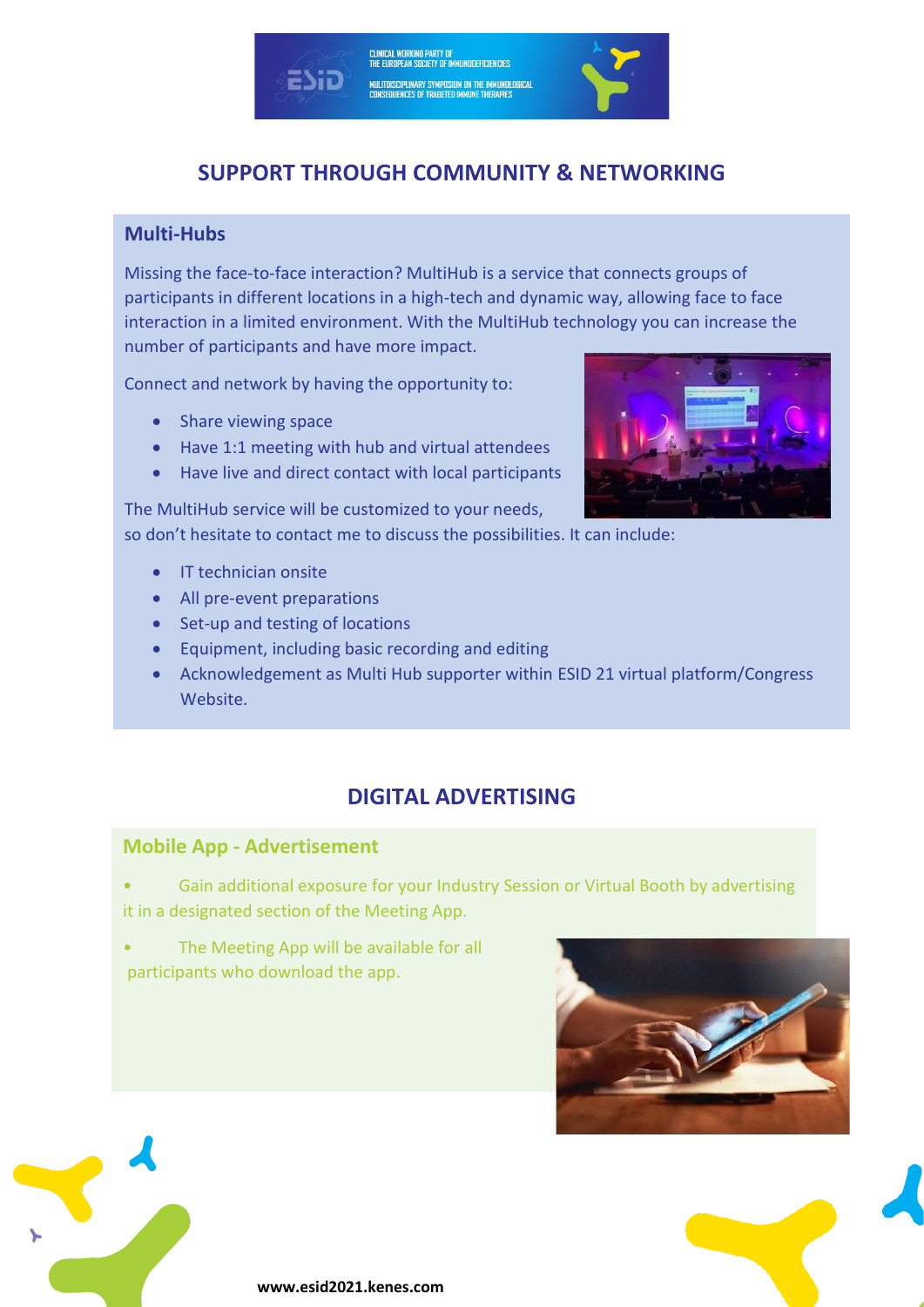#### **Mobile App – Push Notifications**

<mark>clinical working party of</mark><br>The European Society of Immunodeficiencies

MULITDISCIPLINARY SYMPOSIUM ON THE IMMUNOLOGICAL<br>Consequences of trageted immune therapies



- One "push notification" sent to all participants\* onsite through the mobile app, to be coordinated with Meeting Organizer. Specifications will be provided by the Meeting organizers.
- The Meeting App will be available for all participants who download the app.
	- \*Only for those participants who have opted to receive such information.

#### **Promotional Mailshot (Exclusive/Joint)**

Gain additional exposure for your Symposium, company, or exhibition booth by sending out a Mail Blast to the pre-registered delegates who have agreed to receive promotional material, at a date and time coordinated with the Meeting Organizer.

- **Exclusive:** Mail blast will be exclusive for the supporting company. The designed mail blast (html format with Kenes design requirements) and the preferred "Subject" to be provided by the Supporter and subject to receipt by 6 weeks prior to the Meeting. "From" field will be ESID 2021.
- **Joint:** Mail blast will be shared with other supporting companies. Supporting company should provide the content for the mail blast following Kenes design requirements. Design of mail blast will be done by Kenes/Organizer.

\* In the case where the supporter cannot provide a compliant HTML file, they may provide an image and it will be coded to HTML for an additional charge of € 250. Content received after the deadline may be processed for an additional fee of  $\epsilon$ 500.

#### **Industry Support Disclosure – will be added to all mailshots**

*This event is supported, in part, by funding from industry. All support is managed in strict accordance with CME/CPD accreditation criteria and standards for commercial support. Industry Sponsored Symposia are organized by industry and not included in the main event CME/CPD credit offering.*

**Please note Mailshots sent prior to the beginning of the virtual Meeting can not be linked to activities within the virtual platform as this one is not live/available yet. i.e Industry sessions/exhibition booths/product theatre sessions.**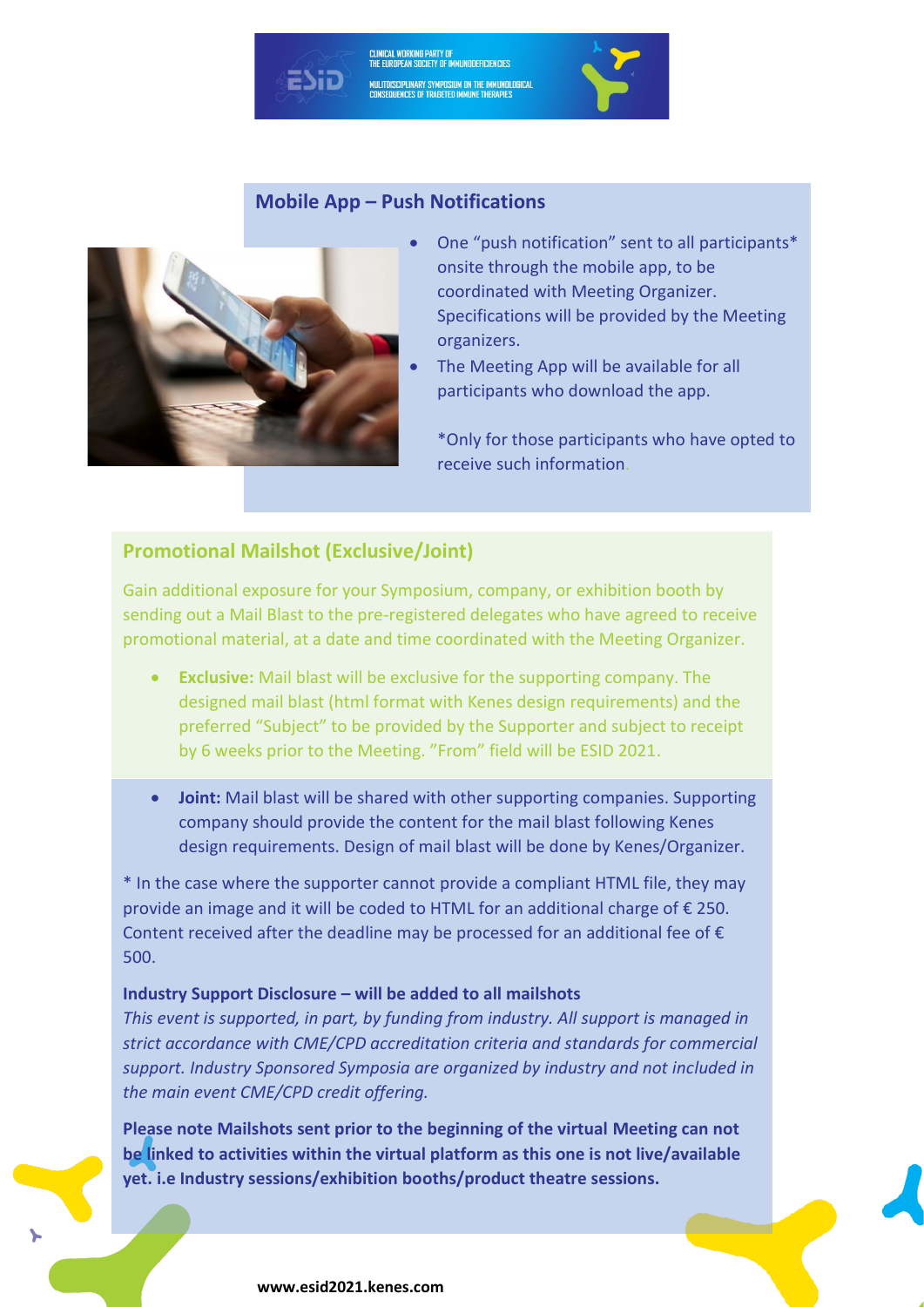# CLINICAL WORKING PARTY OF<br>THE EUROPEAN SOCIETY OF IMMUNODEFICIENCIES





## **Post-Meeting Mailshot**

Gain additional exposure for your repeat industry session by sending out a post-Meeting Exclusive Mail Blast to registered delegates who have agreed to receive promotional material, at a date and time coordinated with the Meeting Organizer.

• Mail blast will be exclusive for the supporting company. The designed mail blast (html format with Kenes design requirements) and the preferred "Subject" to be provided by the Supporter. "From" field will be ESID 2021.

*\* In the case where the supporter cannot provide a compliant HTML file, they may provide an image and it will be coded to HTML for an additional charge of € 250. Content received after the deadline may be processed for an additional fee of € 500.*

#### *Industry Support Disclosure – will be added to all mailshots*

*This event is supported, in part, by funding from industry. All support is managed in strict accordance with CME/CPD accreditation criteria and standards for commercial support. Industry Sponsored Symposia are organized by industry and not included in the main event CME/CPD credit offering.*

# **Pre-Event Webpage incl. video (4min)**

- Sponsors will be offered a dedicated webpage including a 4 min video on the official Meeting Website.
- Opportunity for sponsors to connect with attendees before the Meeting days and create anticipation with a pre-event promotional video/webpage hosted by Meeting organizers.



*Product advertising is not permitted. Note: All pages are subject to review by the Meeting Programme Commitee.*

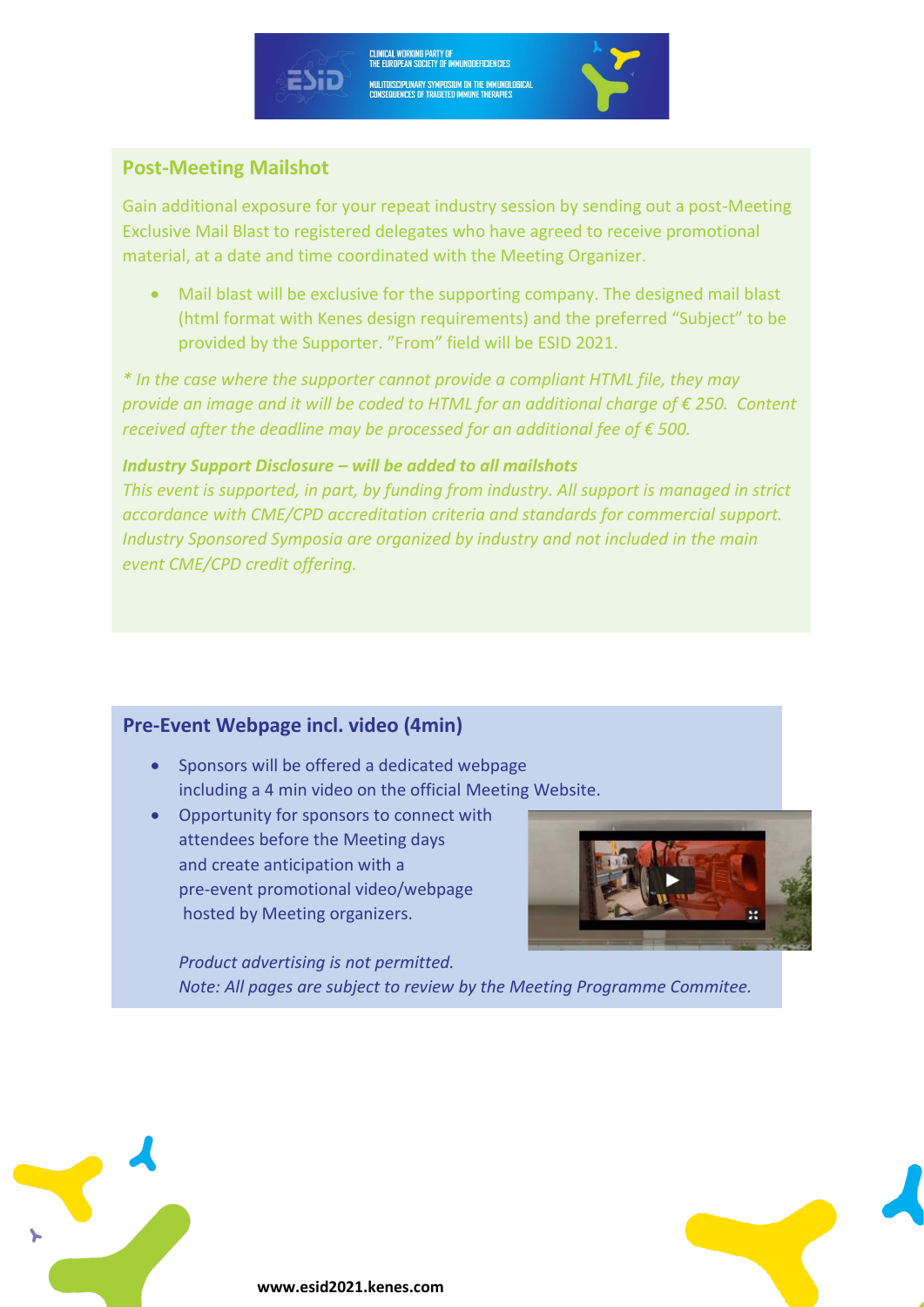

# **VIRTUAL BRANDING OPPORTUNITIES**

## **Bag insert in Virtual briefcase**

- Promotional material of the supporting company will be included in the virtual bag.
- Attendees will be able to view and download it.

|         |        |         |                 | <b>Virtual Bag</b> |                         |   |  |
|---------|--------|---------|-----------------|--------------------|-------------------------|---|--|
|         |        | Oswatar |                 |                    | Remove from Virtual Bag |   |  |
|         | $\Box$ | 顶       | Kess            |                    | ø                       | × |  |
|         | $\Box$ | 固       | CME - Haw to    |                    | G,                      | × |  |
| PROGRAM | o      |         | <b>B</b> transa |                    | ď                       | × |  |
|         |        |         |                 |                    |                         |   |  |

## **Push notification through the ESID21 Platform**



- One "push notification" sent to all online participants through the virtual platform, to be coordinated with Congress Organizer.
- Specifications will be provided by the congress organizers.

# **Logo in Lobby**

- Supporting company will have their logo placed in once of the screens in the virtual lobby.
- A great exposure, as participants can click on the logo and be directed to the company's booth or a web page.
- KENES
- Possibility to upgrade your logo in the lobby to a pop-up video or advert.

In this case, by clicking on the logo, a pop-up will show with your advert or video.

# **UPGRADE: convert Logo to Advertisement Pop-up / Video**

As an alternative to providing a link, the Supporter may upgrade their lobby logo so that it opens up into an PDF advert or video.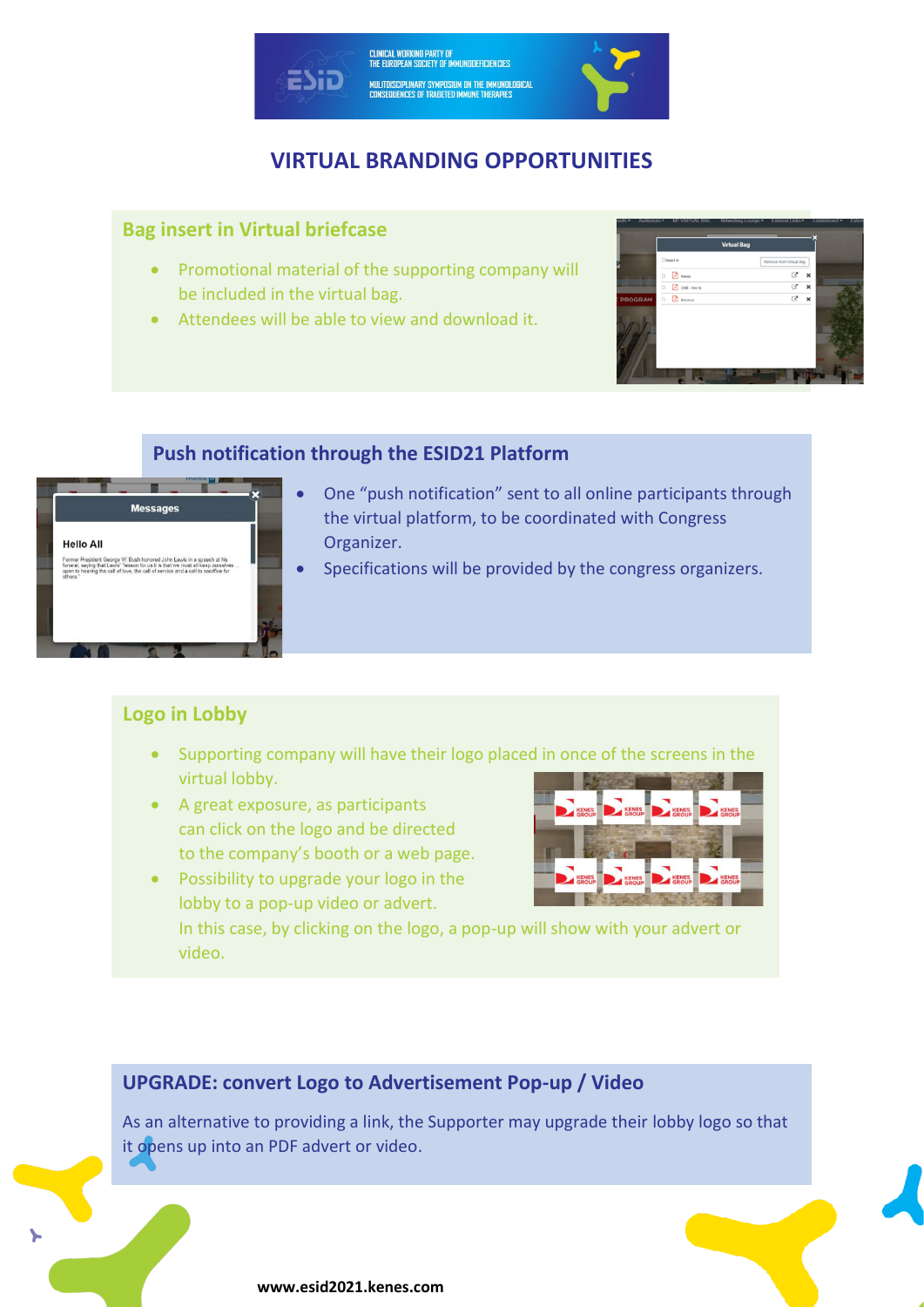## **Video in Lobby**

• Supporting company will have the opportunity to add a video in one of the screens in the lobby of the virtual Meeting.

CLINICAL WORKING PARTY OF<br>THE EUROPEAN SOCIETY OF IMMUNODEFICIENCIES

MULITDISCIPLINARY SYMPOSIUM ON THE IMMUNOLOGICAL<br>Consequences of trageted immune therapies

• By clicking on this video ad, a video streamer pop-up will show in the screen.

#### **Company Icon in Networking Lounge:**

#### **linked to either i.e., Booth, Auditorium, or Advert.**

There will be a Networking Lounge where attendees can interact and connect with each other, by group, 1×1 or video call.

• Support will be recognized with the company icon at the entrance of the Networking Lounge.



#### **Networking Lounge - Exclusive Branding**

There will be a Networking Lounge where attendees can interact and connect with each other, by group, 1×1 or video call.

- Support will be recognized with the company logo at the entrance of the Networking Lounge.
- 1 Company Icon with 1 Public chat rooms included in the support package.
- Support will be acknowledged in the Industry Support and Exhibition section, on the event website and mobile application.

#### **Exhibition Room Branding Roll up– Logo**

The Virtual Exhibition will include four advertisements – Two as roll ups in front of the product theatre and another two in the back wall.

The advertisements can be linked to a pop-up video, document or a hyperlink of your choice.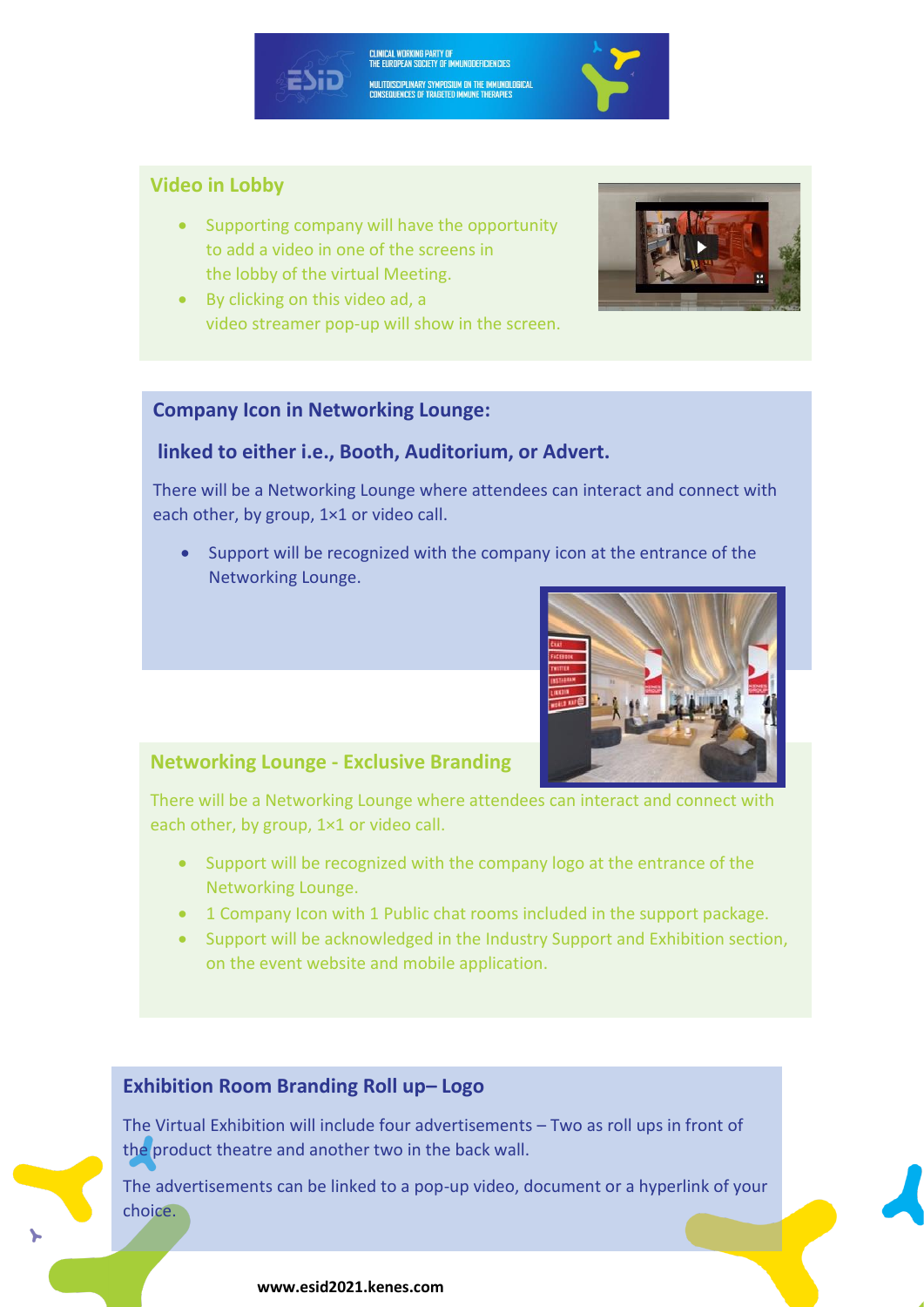# **Exhibition Room Branding Top Banner – Advert**

CLINICAL WORKING PARTY OF<br>THE EUROPEAN SOCIETY OF IMMUNODEFICIENCIES

MULITDISCIPLINARY SYMPOSIUM ON THE IMMUNOLOGICAL<br>Consequences of trageted immune therapies

The advertisements can be linked to a pop-up video, document or a hyperlink of your choice.

# **Product Theatre Session**

Meet with attendees and key decision makers to share your new research outcomes, discuss your clinical protocols, and conduct product demonstrations of your new products and services. Product Theatre sessions are 30 minutes in length and will be held in a designated area in the virtual exhibition hall.

Product Theaters provide a high value, live educational opportunity for hosts to reach engaged healthcare professionals. These sessions deliver a platform to gather and discuss issues on patient education, specific products and therapeutic areas.

Located in the virtual Exhibition hall, Product Theatre provides an opportunity to:

• Highlight and demonstrate new and existing products.

FSiD

- Provide up-to-date research findings.
- Give product details in-depth.
- Demonstrate products.
- Handout promotional materials.
- Includes live Q&A and IT support.
- Support will be acknowledged in the Industry Support and Exhibition section, on the event website and mobile application.



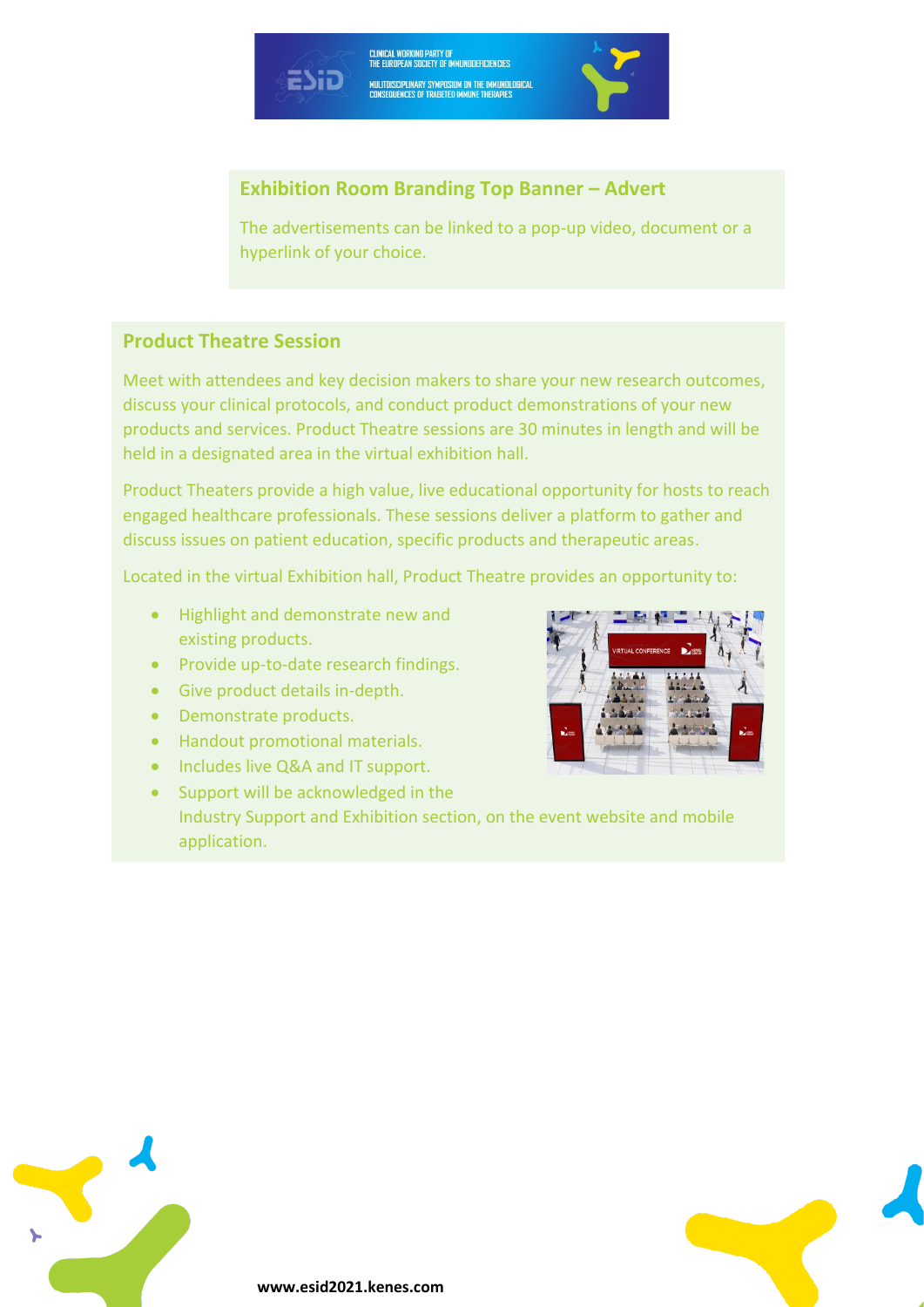

# **VIRTUAL EXHIBITION ITEMS**

# **VIRTUAL BOOTH TYPES:**

Review the **ESID21 – Virtual Exhibition & Booth Designs.pdf** for more available options.

#### Small Booth

- Logo
- 1 Screen
- 1 Banner
- 1 Video
- 2 Links
- 2 Documents
- 2 Virtual Registrations

## Medium Booth

- Logo
- 2 Screens
- 2 Banners
- 3 Videos
- 3 Links
- 3 Documents
- 3 Virtual Registrations

#### Large Booth

- Logo
- 3 Screens
- 2 Banners
- 8 Videos
- 8 Links
- 8 Documents
- 5 Virtual Registrations

## Premium booth

- can be linked to external 3D Company Booth.
- 7 Virtual Registrations

# **ADDITIONAL RESOURCES IN VIRTUAL BOOTH**

• Additional Documents in Booth Additional Hyperlinks in Booth • Additional Videos in Booth







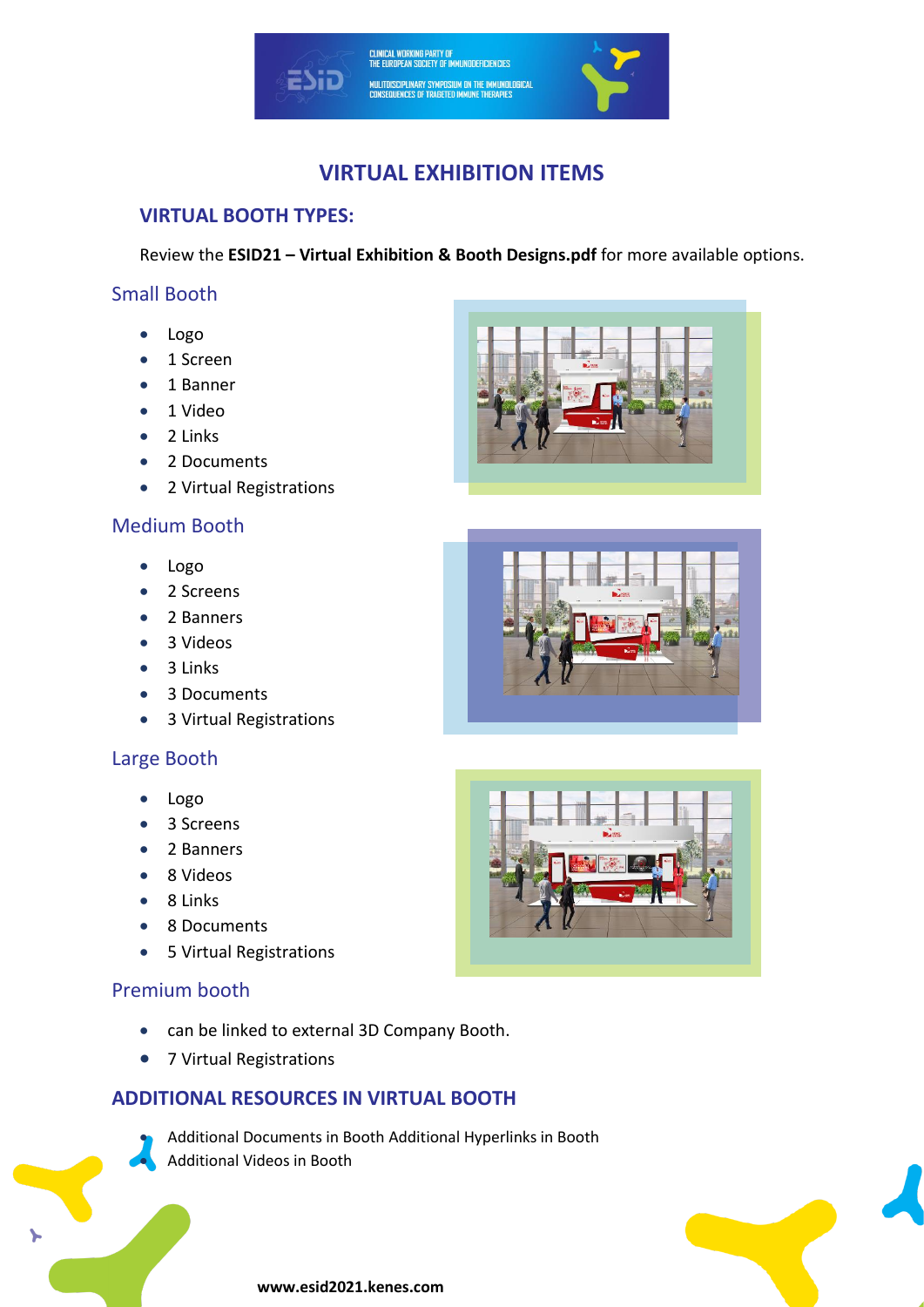

# **Exhibitor Rules & Regulations**

#### **ALLOCATION OF VIRTUAL EXHIBITION SPACE**

A completed Exhibition Booking Form and/or Contract must be emailed/delivered to ensure reservation of a desired Virtual booth template. Upon receipt of the Exhibition Booking Form and/or Contract, Virtual Booth will be confirmed, and an invoice will be provided.

#### **EXHIBITOR REGISTRATION**

All exhibitors are required to be registered in the Congress. Registrations will be given depending on your booth of choice:

- Small Booth 2 registrations
- Medium Booth 3 registrations
- Large Booth 5 registrations
- Premium Booth 7 registrations

Within the virtual event platform, all exhibitors (booth admins) will be recognized with a letter E (Exhibitor) indicated after their names. Any additional exhibitors will be charged an exhibitor registration fee. Companies can purchase a maximum number of exhibitor registrations as follows:

- Small and Medium Virtual Booths up to 10 exhibitor registrations
- Large and Premium Virtual Booths up to 20 exhibitor registrations

#### **EXHIBITORS' TECHNICAL MANUAL**

An Exhibitors' Technical Manual outlining all technical aspects of exhibiting will be available approximately 3 months prior to the Congress. It will include the following:

- Technical details about the platform
- Final exhibition details and information
- **Specifications**
- Services available to exhibitors and order forms

#### **EXHIBITOR LOGO & PROFILE**

You can submit your logo and company's profile and read important exhibitor information on the Kenes Exhibitors' Portal. The Exhibition Manager will contact you with the link to the Exhibitors' Portal, including your personal login details.

#### **EXHIBITION TERMS & CONDITIONS**

The Terms and Conditions of exhibiting are included in the Online Prospectus and can be found here [\(TERMS AND CONDITIONS.pdf\)](http://esid2021.kenes.com/wp-content/uploads/sites/147/2021/02/ESID21-Terms-Conditions-Virtual.pdf). Please note that signing of the BOOKING FORM AND CONTRACT indicates acceptance of these Terms and Conditions. The Exhibition Booking Form will be held as a valid liable contract, by which both parties will be bound.